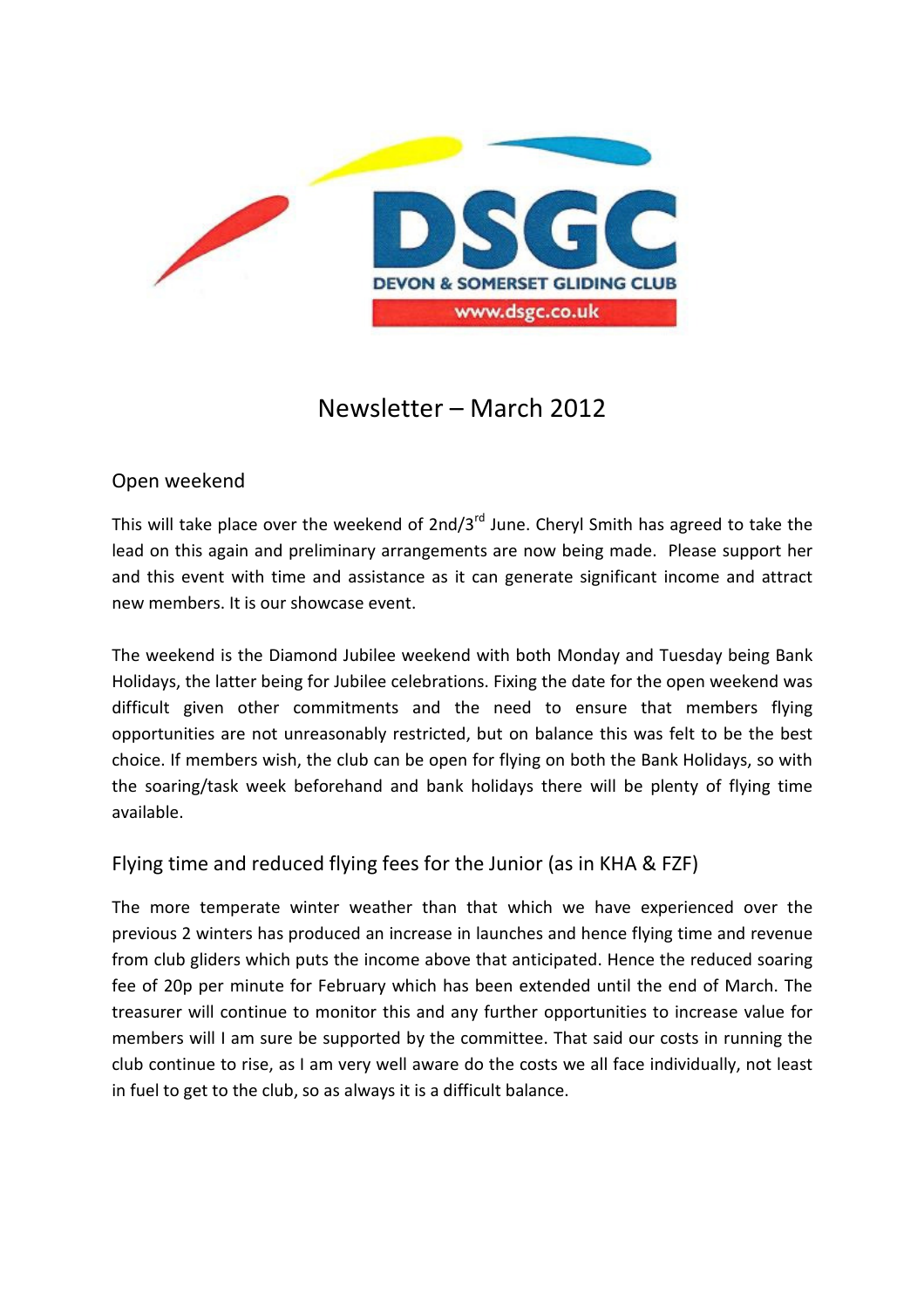## Membership

I am pleased to report that membership levels are holding up well, although as always we would like and need more. A concern is the current lack of ab initio pilots. If you encounter any potential members at the club do please go out of your way to make them welcome and at ease. Simple tasks which we mostly take for granted such as safely crossing the field, are at first alien, so we must be sure to help and assist rather than berate the unfortunate offender after the event please. Which leads me on to......

## Marketing and recruiting

I feel that we should be doing more to actively market the club and sport. Our membership is drawn from a wide geographical area and we do little active promotion of DSGC beyond the Open Weekend and that is mostly local. I would like to explore the possibility of assembling a brief presentation outlining what we do and achieve, aimed particularly but not exclusively at younger potential members. This might use Power Point or similar and could be the basis of a pitch at clubs, schools, associations etc across the catchment area, capitalising on the local knowledge and contacts of our membership. A few minutes of slides or video might well be more successful and better value than conventional advertising, particularly if it were subtly targeted. Maybe it could be in a form that we can send or email to potential organisations. Does anybody have any experience of putting this sort of thing together to at least start the ball rolling?

## Club flying during course weeks

The weeklong courses are funded by the course members so they must have exclusive use of club gliders other than on Wednesdays and Thursdays when the senior course instructor will make at least one Junior and one 2 seater available for club flying. On other days, subject to approval from the course instructor on the day, private gliders may rig and winch launch under arrangements determined by the course instructor, which may well be a 2 line system with the course gliders having priority for cables.

Private gliders can of course make arrangements for aerotow launching independent of the course activities as per the published arrangements for ad hoc flying on non club flying days.

The intention is to make the facilities available to members as much and often as possible. It will to some extent be a trial this year, to continue if successful or as with all matters of this sort, subject to refinement if necessary.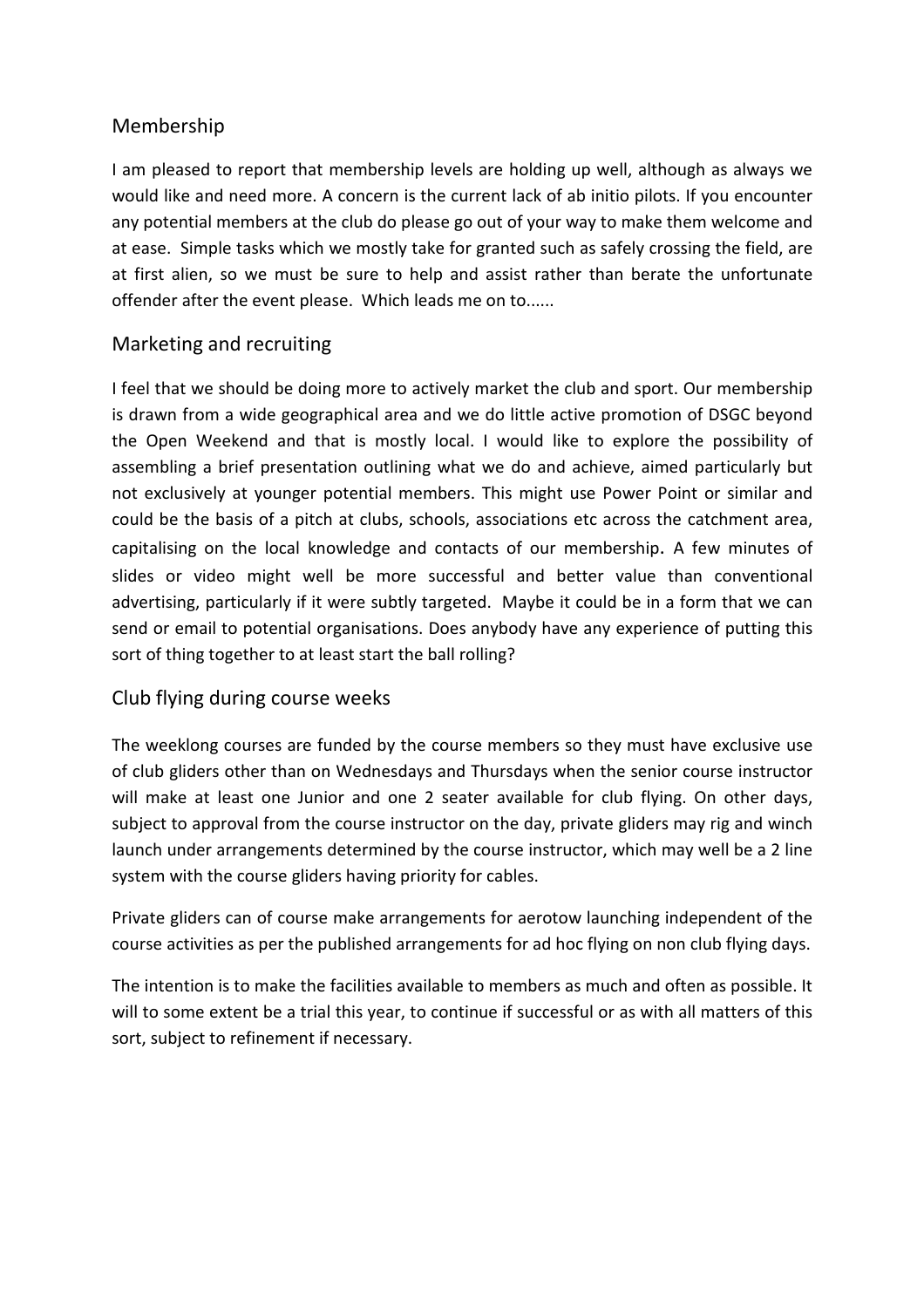## **Showers**

Andrew Muggleston has taken on the long overdue complete refurbishment of the showers. Work is going well thanks to meticulous planning and advance preparation on his part. We are grateful to Andrew for the time he has already put into this using his skills and resources and of course to all those who have assisted. We have the course weeks, soaring week, inter club meeting and open weekend during the summer and the new facility will be a great improvement for our members.

## BGA Regional safety meeting.

The CFI, Club Safety Officer, and I attended this last month. I will take this opportunity to draw to your attention some of the more relevant and salient points which we were briefed upon.

Unsecured canopies There has been a worrying increase in these incidents. The BGA view is that if on completion of cockpit checks the launch is delayed, then the **full sequence** must be repeated before the cable is re-attached.

Rigging errors Again there has been an increase in incidents of incorrect or incomplete rigging with the inevitable and usually catastrophic result. Private gliders are at greater risk. With the improving weather and more owners rigging the risk level will increase. Advice from the BGA is that after rigging a full and separate DI and pin check must be completed. Also rigging (and DI) should be carried out as a single operation without interruption and you must respect this when others are rigging.

Overall there has been a sustained improvement in the sport's safety record.

## Water supply

Legislation on private water supplies changed recently and given that we provide sustenance and facilities for the general public (and of course ourselves!) and the remote location, the potential implications of this caused me some concern. East Devon District Council as the enforcing authority recently asked to make an inspection and carry out a safety audit and risk assessment which they duly did. Some small items were identified as needing attention, which have been dealt with and whilst doing so the opportunity has been taken to change the filters and purification equipment and to tackle some long overdue preventive maintenance to the pumping equipment, both at the spring source and the clubhouse pressure system which is well under way. William Pope has helped greatly with this and applied his electrical skills where necessary. This will improve the quality and reliability of the supply. No more flying time as a result but the tea should taste even better.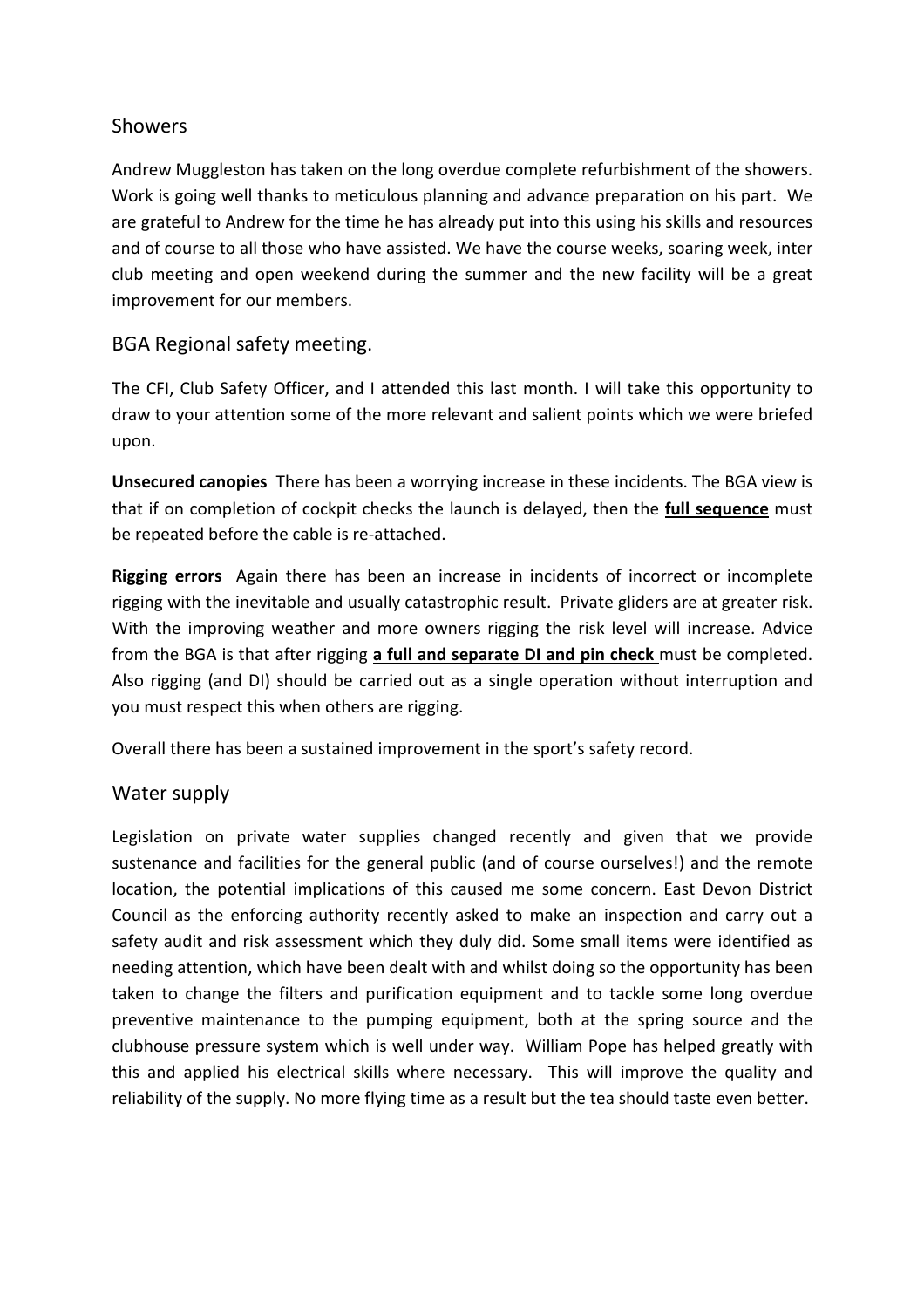# The field

I have opened discussions with the authorities on the possibility of carrying out some levelling of the field. This obviously has to be done in a manner and programme that will not restrict flying activities. A possible plan of action is emerging which I will keep you posted upon as it evolves, but at the present involves rolling and compaction of areas which are uneven and limited surface filling of low spots. The source of the problem appears to be caused by mining for iron ore which involved digging pits up to about 8ft deep, mostly circular with the spoil cast around the perimeter and which were left unfilled until the field was much more recently levelled for grazing (or gliding?). Archaeologists have proved that the iron mining activities were well established before the Roman invasion, sufficient that the Romans saw an opportunity and took over the industry. Thus any excavation (or breaking of the surface) on the field will involve investigations and supervision which will be costly, quite possibly prohibitively so. Whetstone mining was a later activity and was concentrated on the sides of the hill rather than our field area. Not strictly relevant to flying activities but it explains the origins of the humps and bumps.

## Legacy

The club was endowed with a legacy last year from the late Mr Dyer, a former member, and the committee resolved to use this for a identifiable projects or assets rather than absorb it into general funds. We now have some new picnic benches which are proving popular and a weather station will shortly be fitted on the roof of the main hangar. This will relay data to the clubroom and eventually onto the website. Jill Harmer has been instrumental in researching and sourcing this and we are grateful particularly for her expertise on the weather station technology. Improvements to the webcam system and black-out blinds for the clubroom are also planned.

## Instructor training

Congratulations to Rowan Smith who has achieved basic instructor rating. Thanks are due to the instructors who steered him through the training process.

## Site security

Please can we be vigilant to ensure that the clubhouse and buildings are locked and secure, the alarm set, and that the gate is locked when leaving the site at the end of the day. There have been incidents in the area recently which demonstrate the need to do so and the potentially appalling consequences of not doing so. We mustn't put our equipment and flying activities at unnecessary risk.